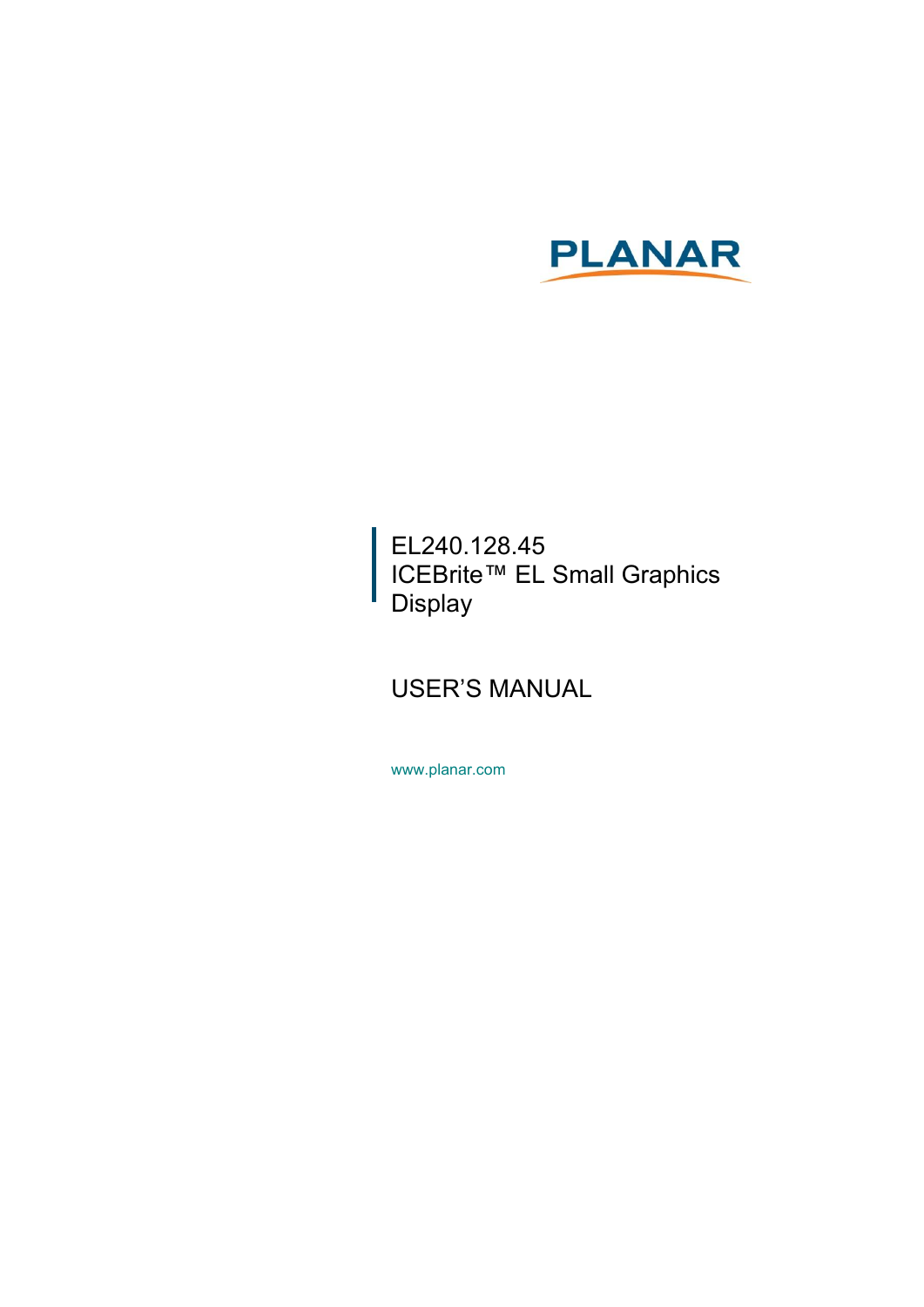#### **Revision Control**

| <b>Revision Control</b> |                              |
|-------------------------|------------------------------|
| <b>Date</b>             | <b>Description</b>           |
| August 2000             | Document number OM320-00     |
| June 2004               | Document number 020-0345-00A |
| September 2005          | Document number 020-0345-00B |
| May 2010                | Document number 020-0345-00C |
| February 2011           | Document number 020-0345-00D |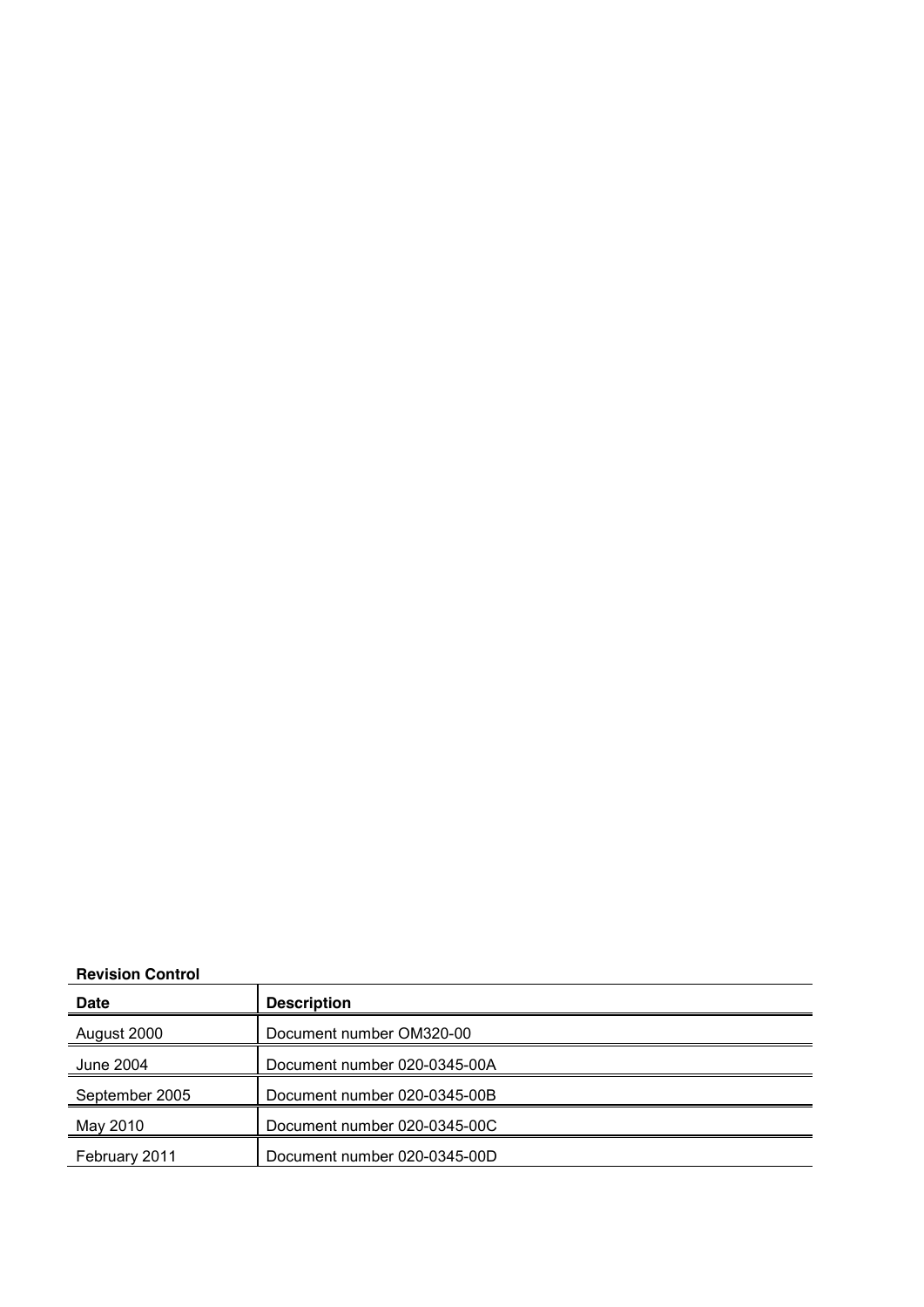# **Contents**

## **Figures**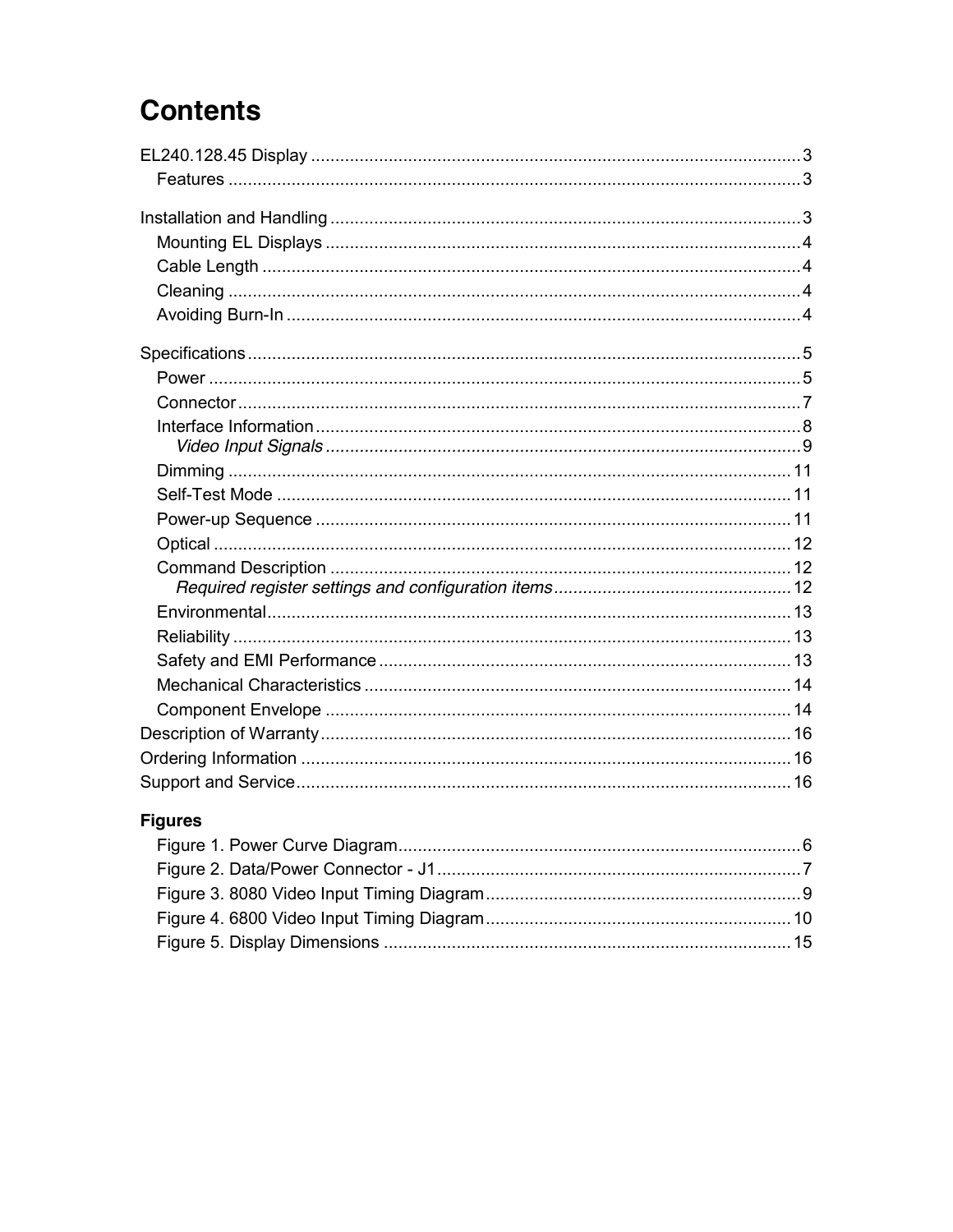### **Tables**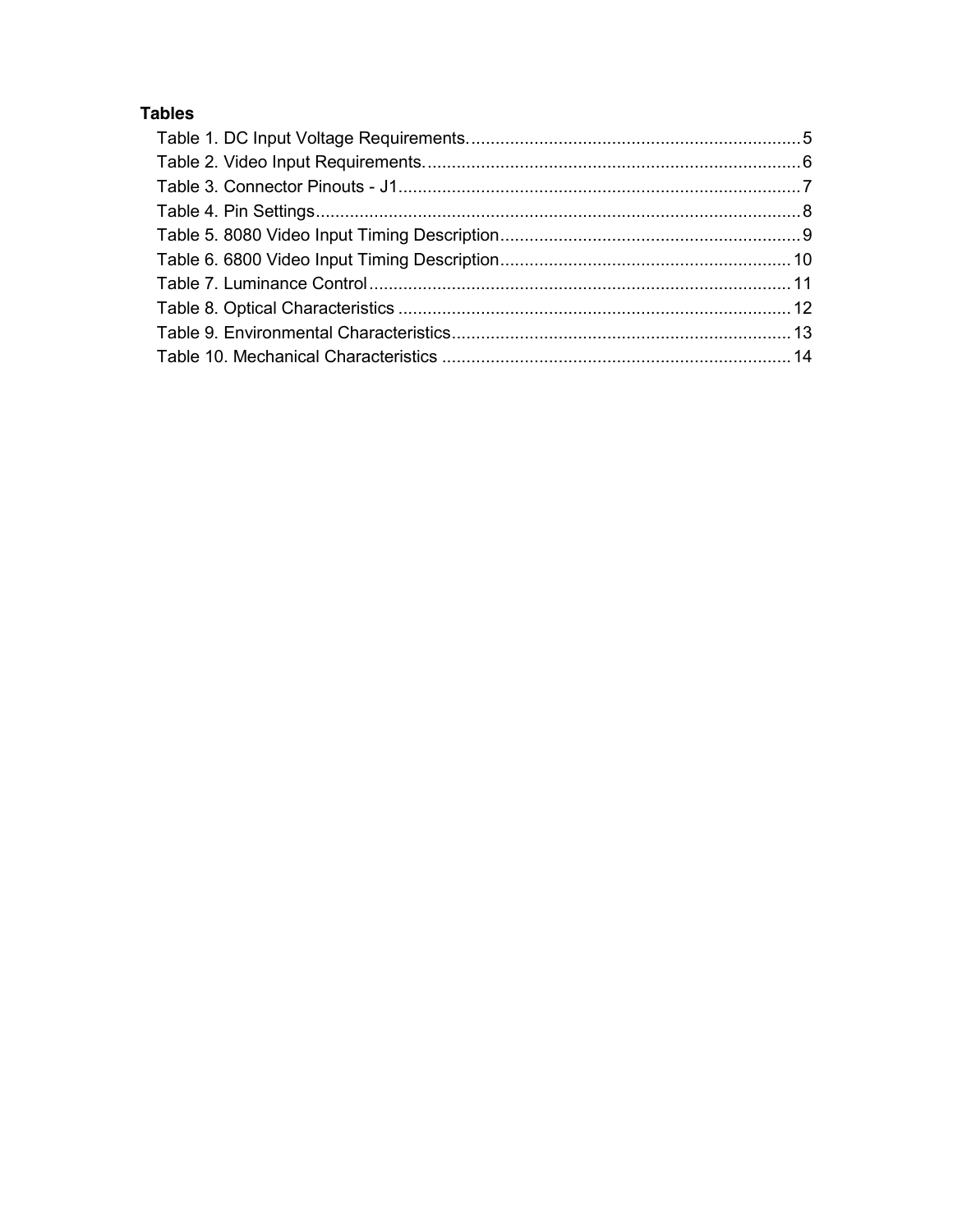## **EL240.128.45 Display**

The EL240.128.45 thin film electroluminescent (EL) small graphics display utilizes Planar's proprietary Integral Contrast Enhancement ( $ICE^{TM}$ ) technology to achieve unparalleled image quality without the use of expensive filters. This small graphics display excels in a wide range of ambient lighting environments while effectively eliminating the blooming common to other highbright displays.

The display consists of an EL glass panel and control electronics connected using elastomeric interconnects into a space-saving, rugged package for easy mounting and includes a DC/DC converter. The EL240.128.45 is easily interfaced using a built-in RAiO RA8835A standard LCD controller. Each of the pixels has an aspect ratio of 1:1 (V:H) and is individually addressable to clearly display high information content graphics and text.

#### **Features and Benefits**

• Excellent visual performance:

High brightness and contrast Wide viewing angle  $> 160^\circ$ No compensation needed

- Rapid display response  $<$  1 ms
- Space efficient mechanical package
- Low EMI emissions
- Extremely rugged and durable
- Low power (3 W)
- Reliable, long operating life with >100,000 MTBF
- Built-in RAiO RA8835A standard LCD controller

## **Installation and Handling**

Do not drop, bend, or flex the display. Do not allow objects to strike the surface of the display.

**CAUTION:** The display uses CMOS and power MOS-FET devices. These components are electrostatic sensitive. Unpack, assemble, and examine this assembly in a static-controlled area only. When shipping, use packing materials designed for protection of electrostatic-sensitive components.

**CAUTION:** To prevent injury in the event of glass breakage, the use of an impact resistant shield or a protective overlay should be used on the viewer side of the display.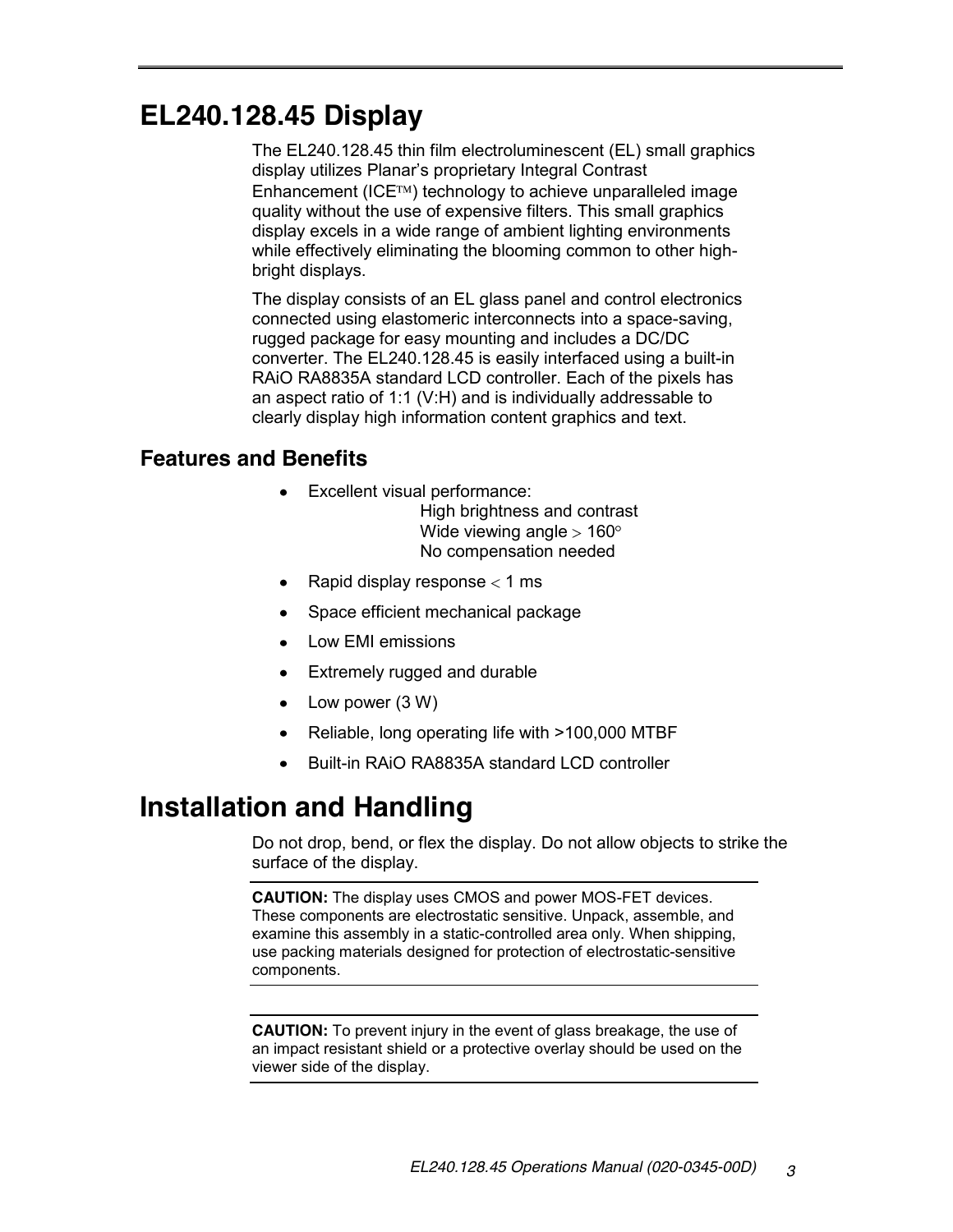#### **Mounting EL Displays**

Properly mounted, EL displays can withstand high shock loads as well as severe vibration found in demanding applications. However the glass panel used in an EL display will break if subjected to bending stresses, high impact, or excessive loads.

Stresses are often introduced when a display is mounted into a product. Ideally, the mounting tabs of the display should be the only point of contact with the system. Use a spacer or boss for support; failure to do so will bend the display and cause the glass to break. The instrument enclosure or frame should not flex or distort in such a way that during use the bending loads might be transferred to the display. Mounting surfaces should be flat to within  $\pm 0.6$  mm ( $\pm .025$ "). Use all the mounting holes provided. Failure to do so will impair the shock and vibration resistance of the final installation.

The EL240.128.45 is a tab mounted display. Use appropriate length standoffs to assure that screws through the mounting tabs do not introduce bending stresses into the display. Do not deflect the ECB out of its normal plane. The EL240.128.45 mounting tabs were designed for a 3 mm screw.

**WARNING:** These products generate voltages capable of causing personal injury (high voltage up to 230  $V_{ac}$ ). Do not touch the display electronics during operation.

#### **Cable Length**

A maximum cable length of 600 mm (24 in.) is recommended. Longer cables may cause data transfer problems between the data transmitted and the display input connector. Excessive cable lengths can pick up unwanted EMI.

## **Cleaning**

As with any glass or coated surface, care should be taken to minimize scratching. Clean the display glass with mild, water-based detergents only. Apply the cleaner sparingly to a soft cloth, then wipe the display. Disposable cleaning cloths are recommended to minimize the risk of inadvertently scratching the display with particles embedded in a re-used cloth. Particular care should be taken when cleaning displays with antiglare and anti-reflective films.

## **Avoiding Burn-In**

As with other light emitting displays, displaying fixed patterns on the screen can cause burn-in, where luminance variations can be noticed. Use a screen saver or image inversion to avoid causing burn-in on the display.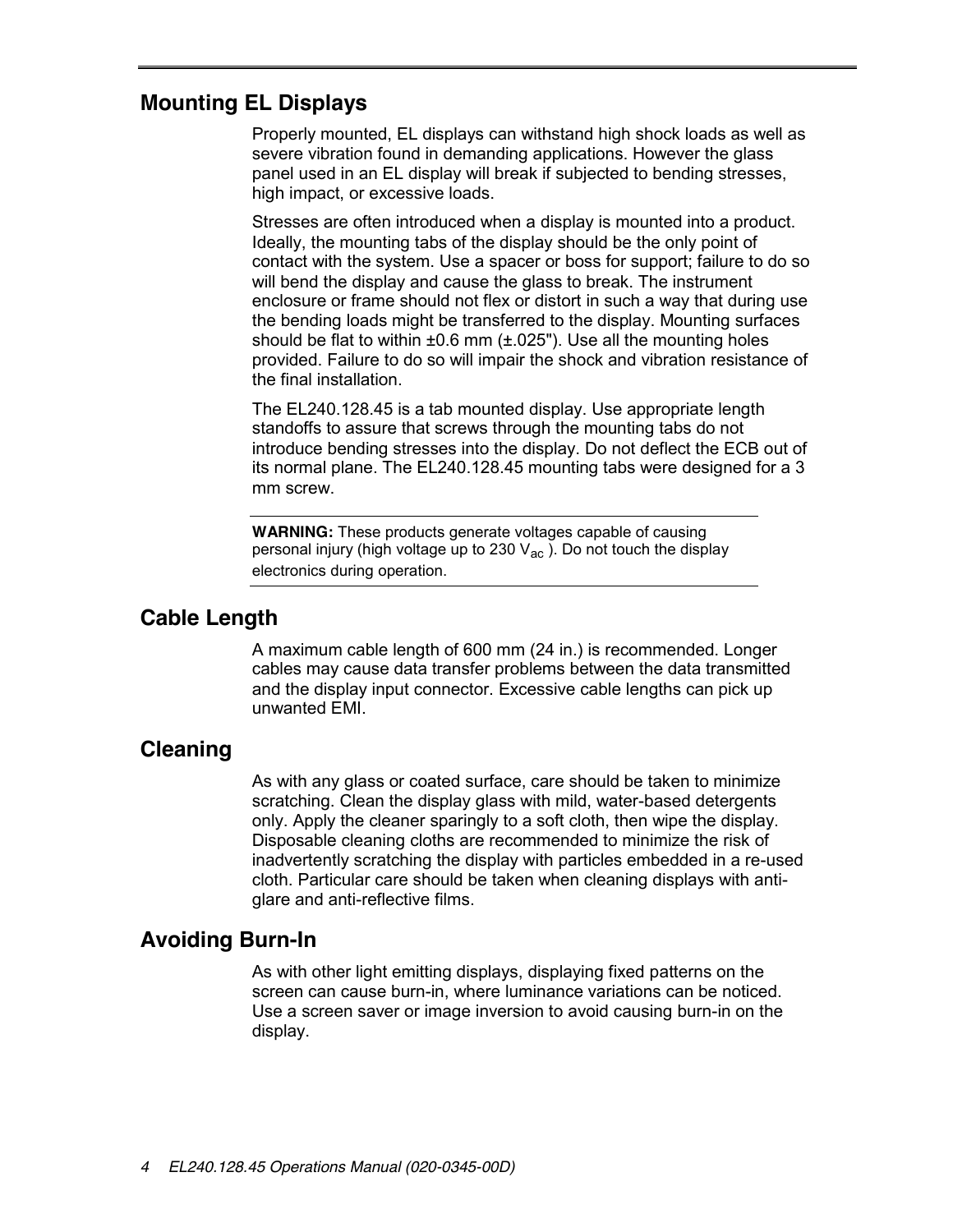## **Specifications**

The EL panel is a matrix structure with column and row electrodes arranged in an X-Y formation. Light is emitted when an AC voltage of sufficient amplitude is applied at a row-column intersection. The display operation is based on the symmetric, line-at-a-time data addressing scheme.

#### **Power**

The supply voltages are shown in Table 1. All internal high voltages are generated from the display supply voltage (V<sub>H</sub>). The logic supply voltage (V<sub>L</sub>) should be present whenever video input signals are applied. The minimum and maximum specifications in this manual should be met, without exception, to ensure the long-term reliability of the display. Performance characteristics are guaranteed when measured at  $25^{\circ}$ C with rated input voltage unless otherwise specified. Planar does not recommend operation of the display outside these specifications.

| <b>Description</b>             | Na<br>me | Min    | Typ*<br>(W) | <b>Max</b> | <b>Absolut</b><br>e Max | <b>Units</b> |
|--------------------------------|----------|--------|-------------|------------|-------------------------|--------------|
| Input voltage (nom=12.0 V)     | Vн       | 8      |             | 18.0       |                         | Vdc          |
| Input voltage absolute max.    | Vн       |        |             |            | 19.0                    | Vdc          |
|                                | max      |        |             |            |                         |              |
| Input current $(V_H = 12.0 V)$ | ŀΗ       |        |             | 0.95       |                         | Adc          |
| Logic voltage (nom=5.0 V)      | VL       | 4.75   |             | 5.25       |                         | Vdc          |
| Logic voltage absolute max.    | Vı       | $-0.5$ |             |            | 6.0                     | Vdc          |
|                                | max      |        |             |            |                         |              |
| Logic current                  | IL       |        |             | 90         |                         | mAdc         |
| Power consumption @ 120 Hz     |          |        | 3.1         | 5.5        |                         | W            |
| Power consumption @ 240 Hz     |          |        | 5.8         | 10.9       |                         | W            |

#### **Table 1. DC Input Voltage Requirements.**

\*15 % of pixels on per row

**CAUTION:** Absolute maximum ratings are those values beyond which damage to the device may occur.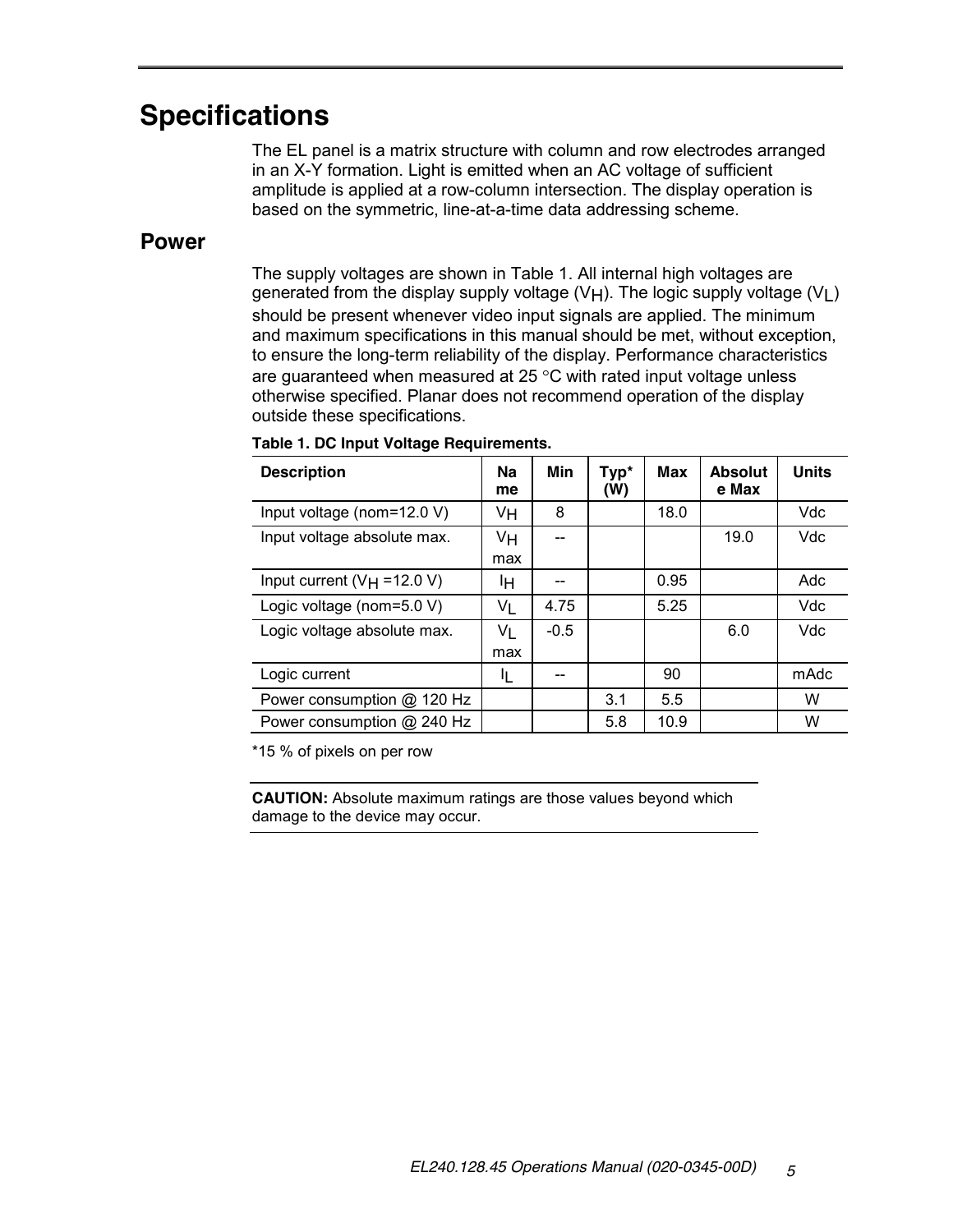



#### **Table 2. Video Input Requirements.**

| <b>Description</b>                     | <b>Symbo</b> | Min              | Max            | Units |
|----------------------------------------|--------------|------------------|----------------|-------|
| Absolute Input Voltage Range           | VI max       | $-0.3$           | $V_1$ + 0.3    |       |
| Low-level input voltage                | VIL          |                  | $0.2 \times V$ |       |
| High-level input voltage (except SEL1) | ٧ιн          | $0.5 \times V$   | V١             |       |
| High-level input voltage SEL1          |              | $0.8 \times V_1$ | V١             |       |
| Logic input current*                   |              |                  | $±10$ (-2000)  | μA    |

\* Signals /WR, /CS, SEL1, /RD, SELFTEST, /RES have pullup resistors (4.7 kΩ)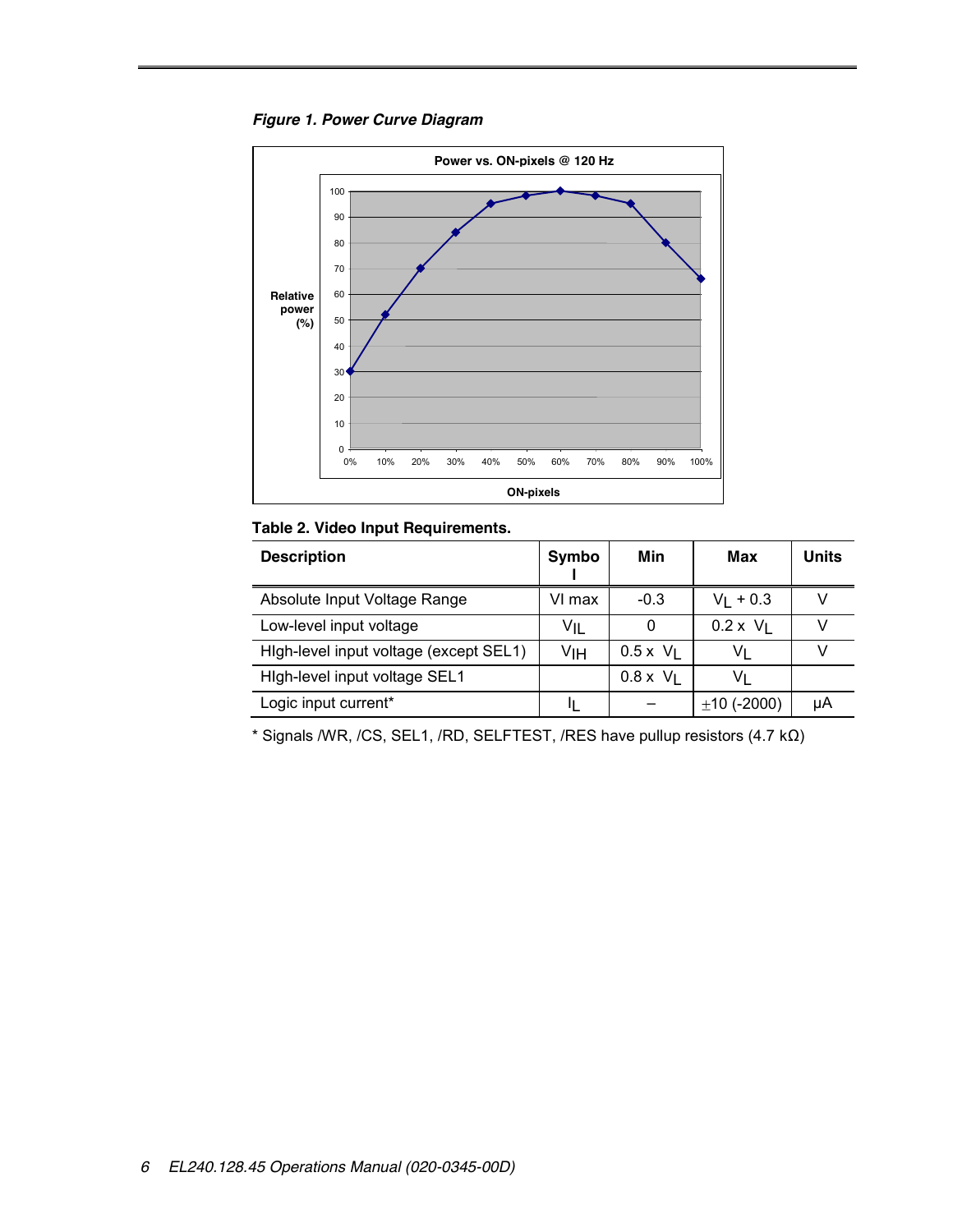#### **Connector**

Video signals and DC power are supplied to the display through a single 24-pin, dual-row, 2 mm pitch square pin, right-angle, locking connector: Samtec part number EHT-112-01-S-D-RA, or an equivalent connector matching the pinouts in Table 3. The mating connector is the Samtec TCSD family of cable strips. Consult your Samtec representative (1-800- SAMTEC9) for cable and connector options.



*Figure 2. Data/Power Connector – J1.*

| Pin | <b>Signal</b>    | <b>Description</b> | Pin            | <b>Signal</b>  | <b>Description</b> |
|-----|------------------|--------------------|----------------|----------------|--------------------|
| 1   | V <sub>Н</sub>   | Display voltage    | $\overline{2}$ | $V_H$ (+12 V)  |                    |
| 3   | <b>GND</b>       | Ground             | 4              | GND            | Ground             |
| 5   | $V_1$ (+5 V)     | Logic voltage      | 6              | <b>RES</b>     | Reset              |
| 7   | /WR              | Write              | 8              | /RD            | Read               |
| 9   | /CS              | <b>Chip Select</b> | 10             | A0             | Address            |
| 11  | <b>SELFTES</b>   |                    | 12             | <b>GND</b>     | Ground             |
| 13  | D0               | input/output       | 14             | D1             | input/output       |
| 15  | D <sub>2</sub>   | input/output       | 16             | D <sub>3</sub> | input/output       |
| 17  | D4               | input/output       | 18             | D5             | input/output       |
| 19  | D6               | input/output       | 20             | D7             | input/output       |
| 21  | SEL <sub>1</sub> | Select             | 22             | <b>READY</b>   | Display ready      |
| 23  | GND              | Ground             | 24             | LUMA           | Luminance control  |

**Table 3. Connector Pinouts J1.**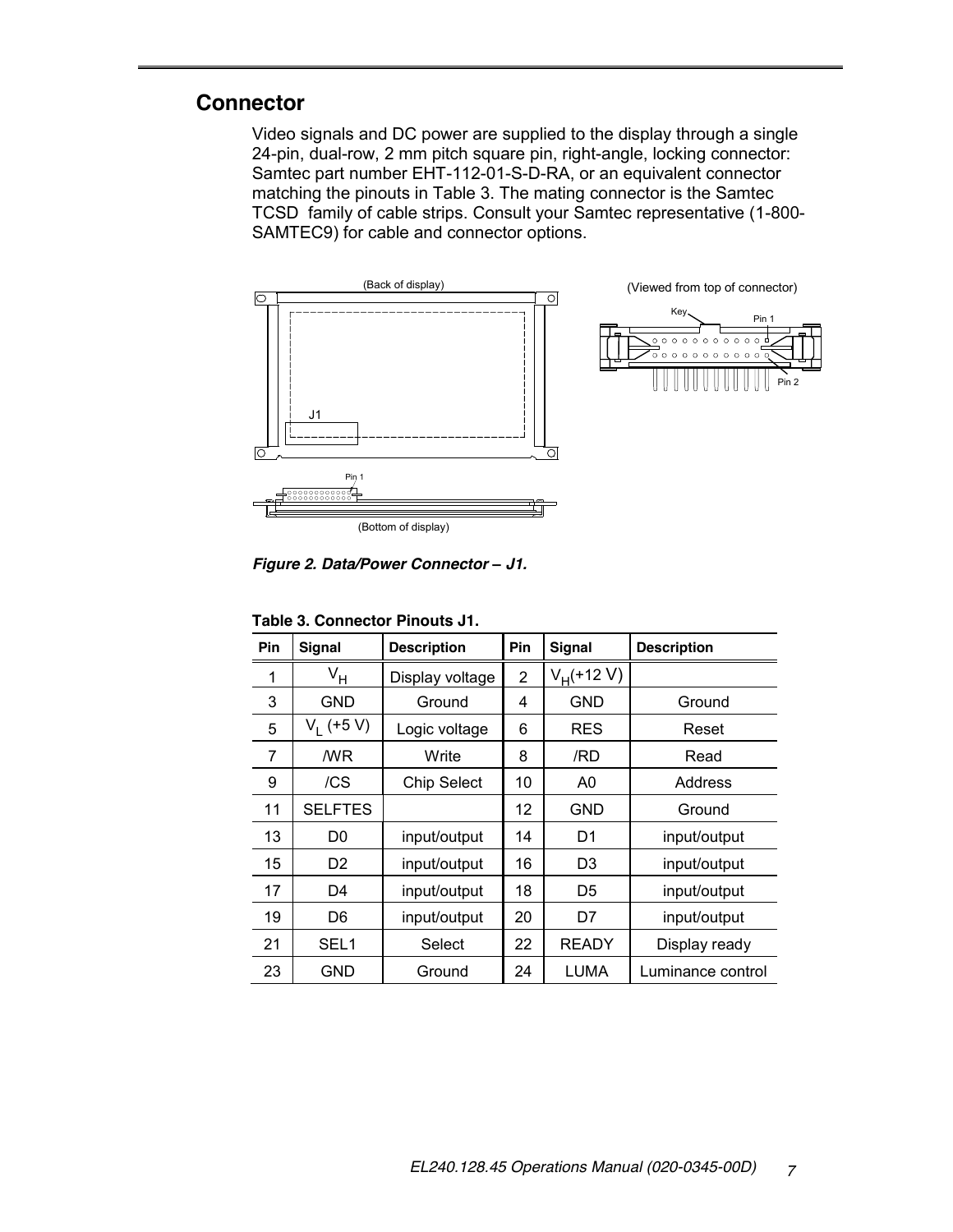## **Interface Information**

This Small Graphics Display (SGD) incorporates an interface that is compatible with the 8-bit microprocessor interfaces found in comparable LCD displays with built-in controllers. The display incorporates a built-in RAiO RA8835A standard LCD controller.

| <b>Signal</b>    | <b>Functional Description</b>                                                                                                                        |                                                                |                                                                                                                                                                     |  |  |  |  |  |
|------------------|------------------------------------------------------------------------------------------------------------------------------------------------------|----------------------------------------------------------------|---------------------------------------------------------------------------------------------------------------------------------------------------------------------|--|--|--|--|--|
| D0 to D7         | Pins 13-20: Tristate input/output pins. Connect to an 8- or 16-bit µP-bus.                                                                           |                                                                |                                                                                                                                                                     |  |  |  |  |  |
| SEL <sub>1</sub> | Pin 21: µP-interface select. Both 8080-family and 6800-family processors are                                                                         |                                                                |                                                                                                                                                                     |  |  |  |  |  |
|                  |                                                                                                                                                      |                                                                | supported. SEL1 should be tied directly to $VL$ or GND to prevent noise.                                                                                            |  |  |  |  |  |
|                  | <b>SEL1</b><br>Interface                                                                                                                             | /RD<br>/WR<br>A0                                               | /CS                                                                                                                                                                 |  |  |  |  |  |
|                  | 8080 family<br>0                                                                                                                                     | A <sub>0</sub><br>/RD<br>/WR                                   | /CS                                                                                                                                                                 |  |  |  |  |  |
|                  | 6800 family<br>1                                                                                                                                     | A0<br>Е<br>R/M                                                 | /CS                                                                                                                                                                 |  |  |  |  |  |
| /RD or E         |                                                                                                                                                      |                                                                | Pin 8: With the 8080 interface, this signal acts as the active-LOW read strobe.                                                                                     |  |  |  |  |  |
|                  | With the 6800 interface, this signal acts as the active-HIGH enable clock. Data<br>is read from or written to the display when this clock goes HIGH. |                                                                |                                                                                                                                                                     |  |  |  |  |  |
|                  |                                                                                                                                                      |                                                                |                                                                                                                                                                     |  |  |  |  |  |
| /WR or<br>R/M    |                                                                                                                                                      |                                                                | <b>Pin 7:</b> With the 8080 interface, this signal acts as the active-LOW write strobe.<br>The bus data is latched on the rising edge of this signal. With the 6800 |  |  |  |  |  |
|                  |                                                                                                                                                      |                                                                | interface, this signal acts as the read/write control signal. Data is read from the                                                                                 |  |  |  |  |  |
|                  |                                                                                                                                                      |                                                                | display if this signal is HIGH, and written to the display if it is LOW.                                                                                            |  |  |  |  |  |
| /RES             |                                                                                                                                                      |                                                                | Pin 6: When low resets RA8835A, must be high or unconnected in normal                                                                                               |  |  |  |  |  |
|                  | operation                                                                                                                                            |                                                                |                                                                                                                                                                     |  |  |  |  |  |
| <b>READY</b>     |                                                                                                                                                      |                                                                | Pin 22: OUTPUT When data for Row 128 is written to display drivers this                                                                                             |  |  |  |  |  |
|                  |                                                                                                                                                      |                                                                | signal goes high. While the signal is high it is possible to write data to                                                                                          |  |  |  |  |  |
|                  |                                                                                                                                                      |                                                                | RA8835A memory so that it does not cause disturbances to display data. This                                                                                         |  |  |  |  |  |
|                  |                                                                                                                                                      | Signal READY output is CMOS with 100 $\Omega$ series resistor. | signal goes low at latest 3.5 us before when loading of Row 1 data begins.                                                                                          |  |  |  |  |  |
|                  |                                                                                                                                                      |                                                                |                                                                                                                                                                     |  |  |  |  |  |
| /CS              |                                                                                                                                                      |                                                                | <b>Pin 9:</b> Chip select. This active-LOW input enables the RA8835A. It is usually<br>connected to the output of an address decoder device that maps the RA8835A   |  |  |  |  |  |
|                  |                                                                                                                                                      | into the memory space of the controlling microprocessor.       |                                                                                                                                                                     |  |  |  |  |  |
| A <sub>0</sub>   |                                                                                                                                                      |                                                                | Pin 10: A0, in conjunction with the /RD and /WR or R/W and E signals, control                                                                                       |  |  |  |  |  |
|                  |                                                                                                                                                      | the type of access to the display, as shown below.             |                                                                                                                                                                     |  |  |  |  |  |
|                  | 8080 Family Interface                                                                                                                                |                                                                |                                                                                                                                                                     |  |  |  |  |  |
|                  | A <sub>0</sub><br>/RD<br>/WR                                                                                                                         | <b>Function</b>                                                |                                                                                                                                                                     |  |  |  |  |  |
|                  | 0<br>0<br>1                                                                                                                                          | Status flag read                                               |                                                                                                                                                                     |  |  |  |  |  |
|                  | 1<br>0<br>1                                                                                                                                          | Display data and                                               | cursor address read                                                                                                                                                 |  |  |  |  |  |
|                  | 0<br>0<br>1                                                                                                                                          | Display data and                                               | parameter write                                                                                                                                                     |  |  |  |  |  |
|                  | 1<br>$\Omega$<br>1                                                                                                                                   | <b>Command write</b>                                           |                                                                                                                                                                     |  |  |  |  |  |
|                  | 6800 Family Interface                                                                                                                                |                                                                |                                                                                                                                                                     |  |  |  |  |  |
|                  | A <sub>0</sub><br>/WR<br>/RD                                                                                                                         | <b>Function</b>                                                |                                                                                                                                                                     |  |  |  |  |  |
|                  | 1<br>1<br>0                                                                                                                                          | Status flag read                                               |                                                                                                                                                                     |  |  |  |  |  |
|                  | $\mathbf{1}$<br>$\mathbf{1}$<br>1                                                                                                                    | Display data and                                               | cursor address read                                                                                                                                                 |  |  |  |  |  |
|                  | 0<br>0<br>0<br>1<br>0<br>1                                                                                                                           | Display data and<br>Command write                              | parameter write                                                                                                                                                     |  |  |  |  |  |
| SELF-            |                                                                                                                                                      |                                                                | Pin 11: This pin should be connected to GND for normal display operation.                                                                                           |  |  |  |  |  |
| <b>TEST</b>      |                                                                                                                                                      | When high, display operates in SELFTEST mode                   |                                                                                                                                                                     |  |  |  |  |  |
| VL (+5V)         | Pin 5: +5 V logic supply voltage                                                                                                                     |                                                                |                                                                                                                                                                     |  |  |  |  |  |
| VH(+12V)         | Pins 1 and 2: +12 V supply for DC-DC converter and display analog circuits                                                                           |                                                                |                                                                                                                                                                     |  |  |  |  |  |
| LUMA             | Pin 24: Luminance control input                                                                                                                      |                                                                |                                                                                                                                                                     |  |  |  |  |  |
| <b>GND</b>       |                                                                                                                                                      |                                                                |                                                                                                                                                                     |  |  |  |  |  |
|                  | Pins 3, 4, 12, and 23: Signal return for logic and power supplies                                                                                    |                                                                |                                                                                                                                                                     |  |  |  |  |  |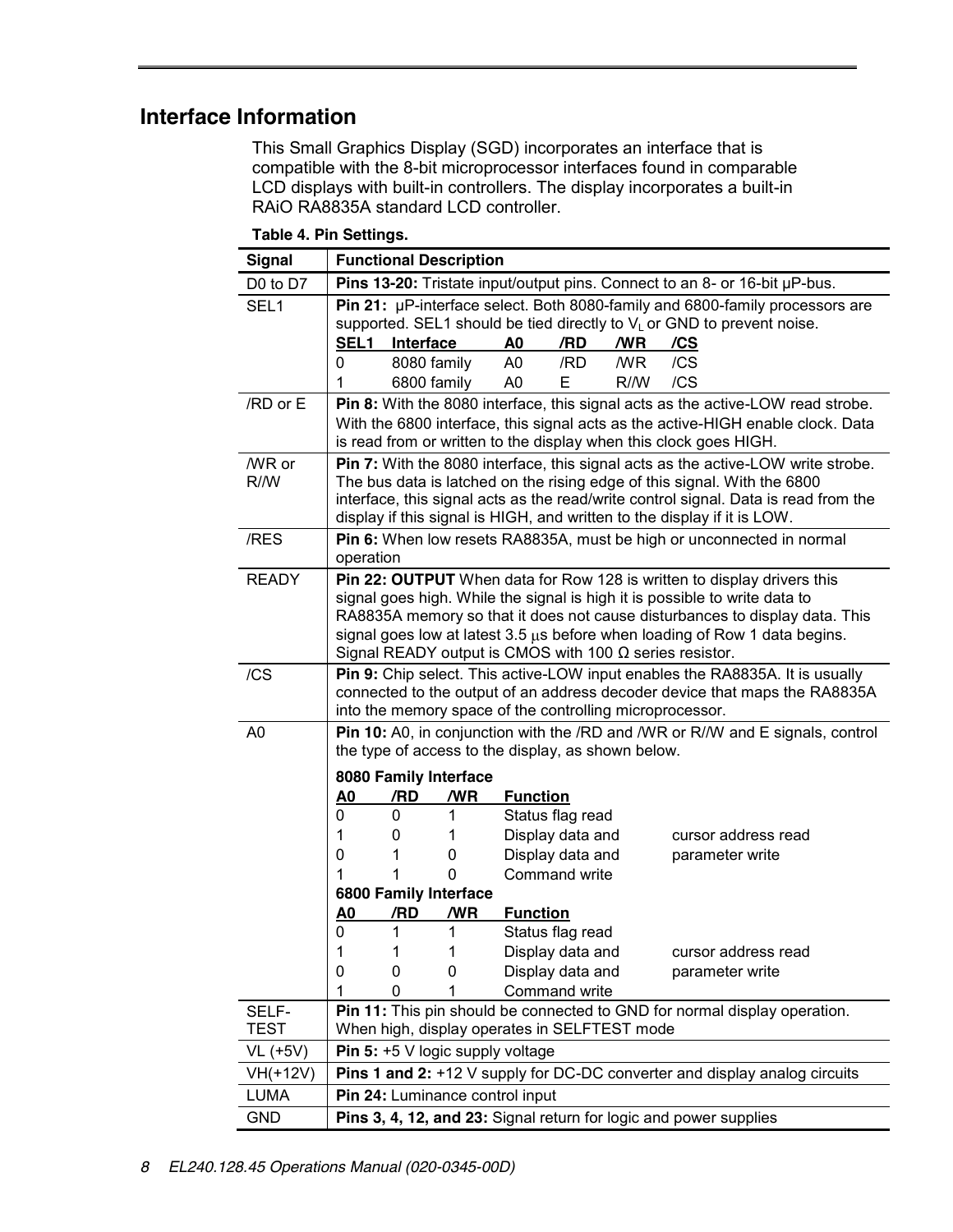### *Video Input Signals*



*Figure 3. 8080 Video Input Timing Diagram.*

| <b>Signal</b>                    | Symbol            | <b>Parameter</b>             |     |     |      | Condition   |
|----------------------------------|-------------------|------------------------------|-----|-----|------|-------------|
|                                  |                   |                              | min | max | unit |             |
| A0, CS                           | t <sub>AH8</sub>  | Address hold time            | 10  |     | ns   |             |
|                                  | $t_{\rm AW8}$     | Address setup time           | 0   |     | ns   |             |
| WR, RD                           | t <sub>CYC</sub>  | System cycle time            | 550 |     | ns   |             |
|                                  | $t_{\rm CC}$      | Strobe pulsewidth            | 120 |     | ns   | $CL=100$ pF |
|                                  | $t_{DS8}$         | Data setup time              | 120 |     | ns   |             |
| D <sub>0</sub> to D <sub>7</sub> | $t_{DHB}$         | Data hold time               | 5   |     | ns   |             |
|                                  | $t_{\text{ACC8}}$ | RD access time               | -   | 50  | ns   |             |
|                                  | $t_{OHB}$         | Output disable time          | 10  | 50  | ns   |             |
| All signals                      | Tr, Tf            | Input rise and fall<br>times |     | 30  | ns   |             |

| Table 5. 8080 Video Input Timing Description. |  |  |  |
|-----------------------------------------------|--|--|--|
|-----------------------------------------------|--|--|--|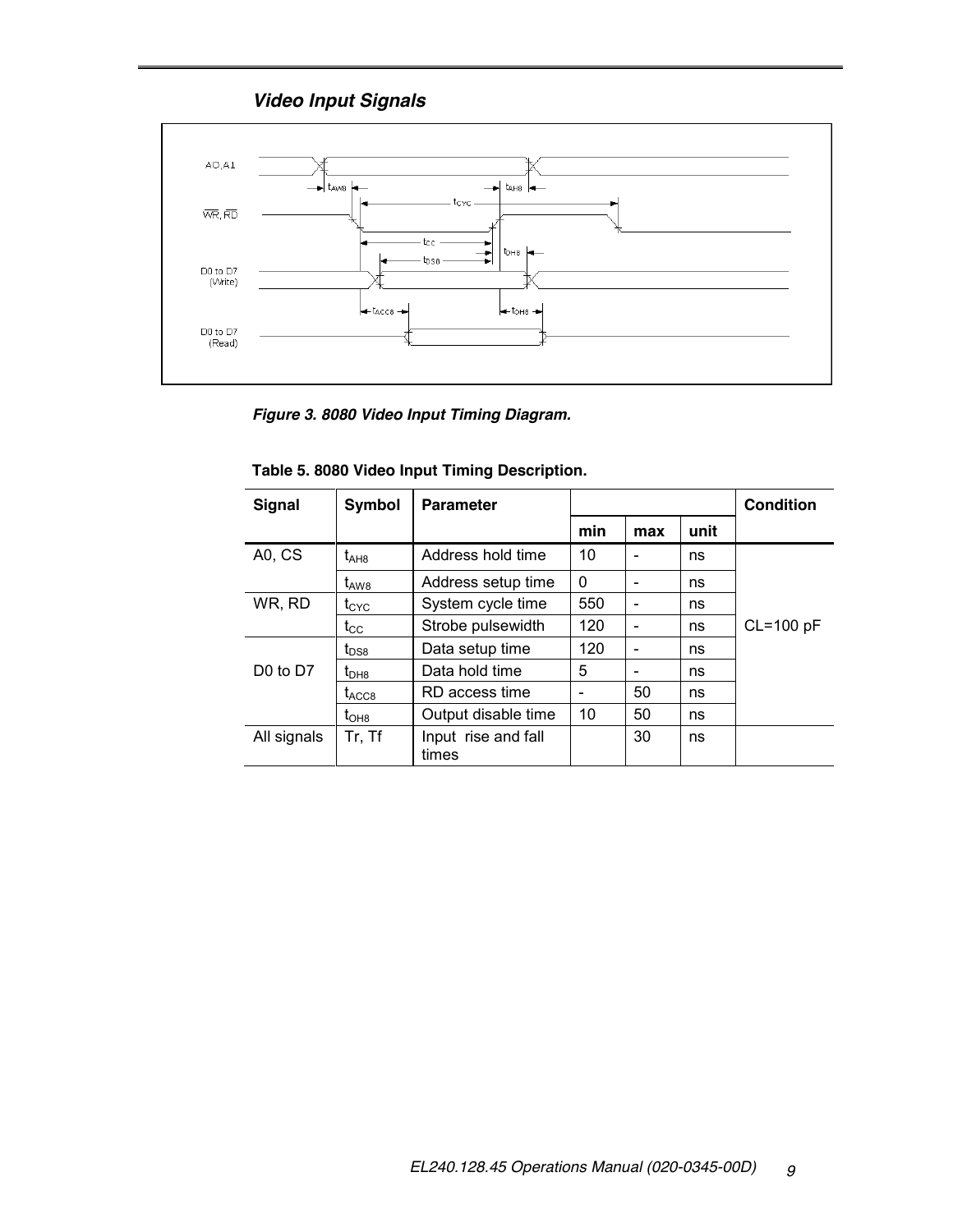

*Figure 4. 6800 Video Input Timing Diagram.*

| <b>Signal</b>                    | Symbol            | <b>Parameter</b>             |              |     |      | <b>Condition</b> |
|----------------------------------|-------------------|------------------------------|--------------|-----|------|------------------|
|                                  |                   |                              | min          | max | Unit |                  |
| A0, /CS,                         | $t_{CYCG}$        | System cycle time            | 550          | -   | ns   |                  |
| R/M                              | t <sub>AW6</sub>  | Address setup time           | $\mathbf{0}$ |     |      |                  |
|                                  | t <sub>AH6</sub>  | Address hold time            | 0            |     | ns   |                  |
|                                  | $t_{\rm DSS}$     | Data setup time              | 100          |     | ns   | $CL=100$ pF      |
| D <sub>0</sub> to D <sub>7</sub> | $t_{\text{DH6}}$  | Data hold time               | 0            |     | ns   |                  |
|                                  | $t_{OHB}$         | Output disable time          | 10           | 50  | ns   |                  |
|                                  | t <sub>ACC6</sub> | Access time                  |              | 85  | ns   |                  |
| Е                                | t <sub>EW</sub>   | Enable pulsewidth            | 120          |     |      |                  |
| All signals                      | Tr, Tf            | Input rise and fall<br>times |              | 30  | ns   |                  |

**Table 6. 6800 Video Input Timing Description.**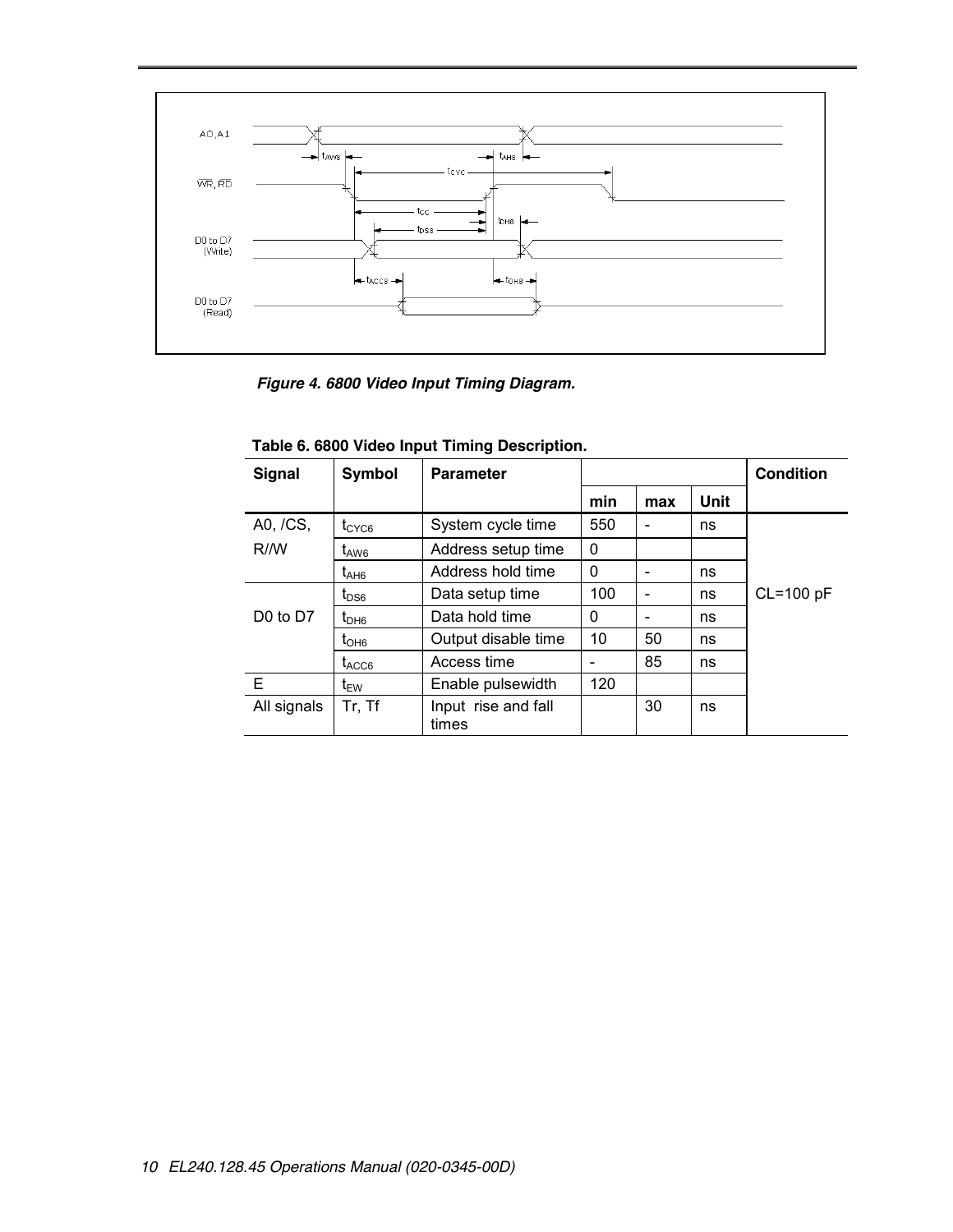## **Dimming**

The dimming control circuitry on the display allows the user to adjust the luminance from 5 % to 95 % of the maximum brightness.

To control the display luminance, connect a 50 k $\Omega$  variable resistor between ground and the dimming pin (LUMA). The full resistance of 50 kΩ will result in 95 % of the maximum luminance. Reducing the resistance will reduce the luminance, with resistance of 0 Ω yielding roughly 5 % of the maximum luminance.

Alternatively an external voltage or current-mode D/A converter may be used to dim the display by sinking a maximum of  $250 \mu A$  for maximum dimming from LUMA to ground. When left open, the luminance will remain at the maximum level.

#### **Table 7. Luminance Control.**

| Maximum (No resistor connected): 100 % (Default)                                                                 |
|------------------------------------------------------------------------------------------------------------------|
| Maximum (50 k $\Omega$ resistor connected): 95 %                                                                 |
| Minimum (0 $\Omega$ resistor connected): 5 % maximum                                                             |
| Open Circuit voltage 4 V nominal                                                                                 |
| Sink Current 250 $\mu$ A max, Vin = 0 V                                                                          |
| Luminance values are measured as a percentage of full On Luminance<br>(with the external resistor disconnected.) |

#### **Self-Test Mode**

The display incorporates a self-test mode composed of a 1 x 1 checkerboard and full-on pattern displayed at 240 Hz. Upon power up, the 1 x 1 pattern is displayed for several seconds, then the full-on pattern is displayed continuously. The self-test mode is entered by leaving the SELFTEST pin pulled high. For normal operation the SELFTEST pin must be pulled to a logic low. If the SELFTEST pin is pulled high during normal operation, the display will enter the self-test mode with the all-pixels-on pattern.

#### **Power-up Sequence**

No special power-up or video sequencing is required.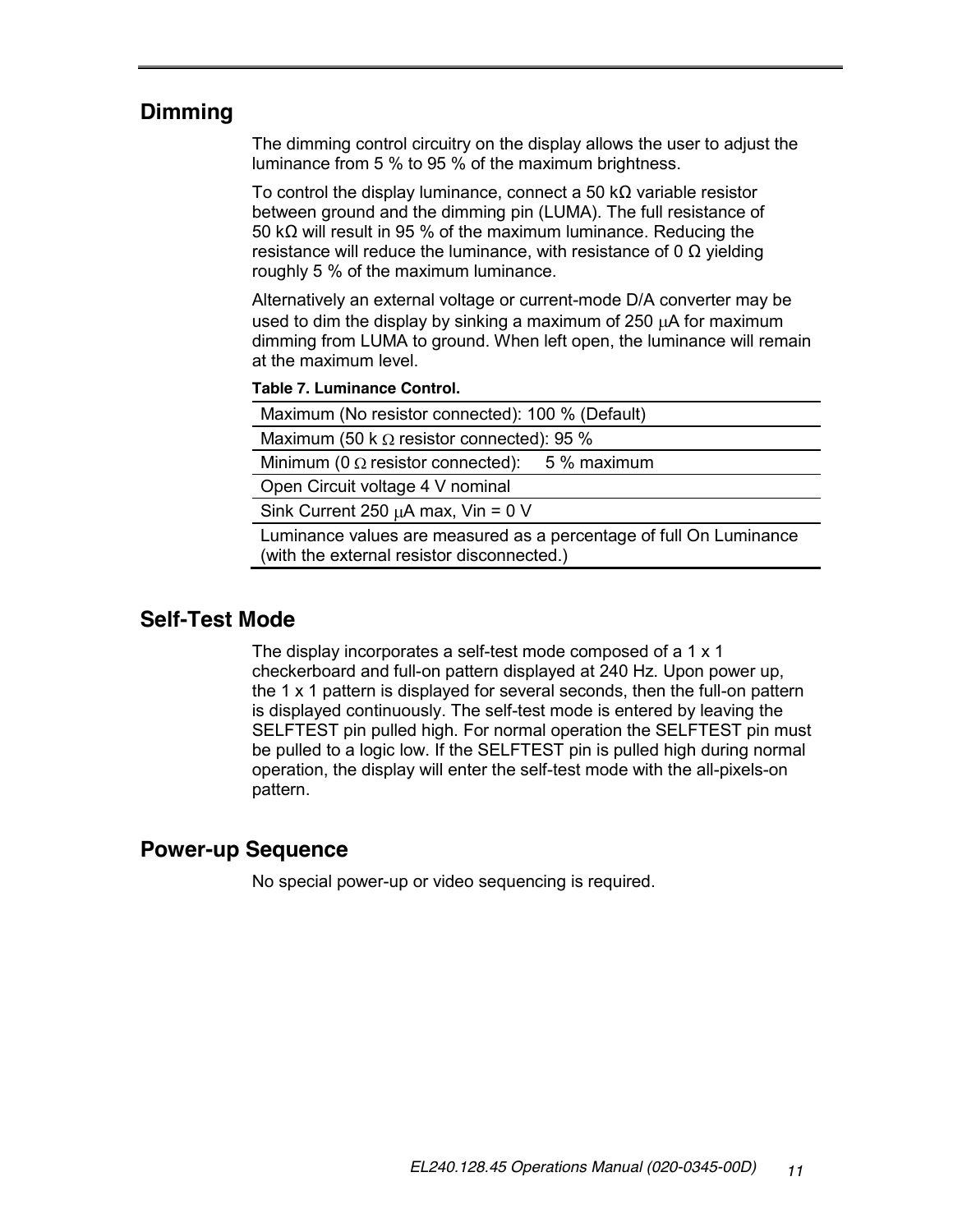## **Optical**

#### **Table 8. Optical Characteristics.**

| Luminance                                |                                                     |                                                    |  |
|------------------------------------------|-----------------------------------------------------|----------------------------------------------------|--|
| Lon (areal), typ                         | $65 \text{ cd/m}^2$                                 | @ 120 Hz                                           |  |
|                                          | $130 \text{ cd/m}^2$                                | @ 240 Hz                                           |  |
| Lon (areal), min                         | 45 cd/ $m2$                                         | @ 120 Hz                                           |  |
| Loff (areal), max                        | 90 $\text{cd/m}^2$<br>$0.30 \text{ cd/m}^2$         | @ 240 Hz<br>@ 240 Hz                               |  |
|                                          |                                                     |                                                    |  |
| Non-uniformity                           |                                                     |                                                    |  |
| All pixels fully lit                     | 25%                                                 | Maximum difference between any                     |  |
|                                          |                                                     | 2 of 5 points, using the formula:                  |  |
|                                          |                                                     | LNU %=[1- (min_lum/max_lum)] x 100 %               |  |
| <b>Luminance Variation (Temperature)</b> |                                                     |                                                    |  |
| Maximum                                  | $+20\%$                                             | From 25 $\degree$ C to operating temp. extremes;   |  |
|                                          |                                                     | all pixels on.                                     |  |
| <b>Luminance Variation (Time)</b>        |                                                     |                                                    |  |
| Maximum                                  | $20\%$                                              | 10,000 hours at 25 $\degree$ C ambient; all pixels |  |
|                                          |                                                     | on.                                                |  |
| <b>Viewing Angle</b>                     |                                                     |                                                    |  |
| Minimum                                  | $>160^\circ$                                        |                                                    |  |
|                                          |                                                     |                                                    |  |
| <b>Contrast Ratio</b>                    |                                                     |                                                    |  |
| 500 lux                                  | 55:1 @ 120 Hz frame rate; 97:1 @ 240 Hz frame rate  |                                                    |  |
| 5000 lux                                 | 7.1:1 @ 120 Hz frame rate; 13:1 @ 240 Hz frame rate |                                                    |  |
|                                          |                                                     |                                                    |  |

## **Command Description**

The EL240.128.45 display is driven by the RAiO RA8835A controller. For details on using this controller, refer to the Command Description section of the RA8835 manual titled RA8835 Dot Matrix LCD Controller Specification. This document is on the RAiO website at http://www.raio.com.tw/

#### *Required register settings and configuration items*

- The module uses one 32kx8 SRAM for all CG and display memory.
- W/S, bit 3 of the P1 byte of the SYSTEM SET instruction, is set to 0 for a single drive panel.
- DR, bit 7 of the P1 byte of the SYSTEM SET instruction, is set to 0 to turn off the additional output cycle of the shift clock
- The recommended SYSTEM.SET parameter values are (P1 through P8) in hex, for a frame rate of 240 Hz: 32, 07, 07, 1D, 23, 7F, 1E, 00.
- P5 must not be less than 23 to guarantee that minimum line period requirement of the display is achieved  $(32.5 \text{ }\mu\text{s})$
- The READY flag is high during extra line times, so P6 should be over 7F if the READY flag is used. After the falling edge of the READY flag there is min. 3.5  $\mu$ s time to end the display memory write cycle.
- Oscillator frequency to RAiO RA8835A is 10 MHz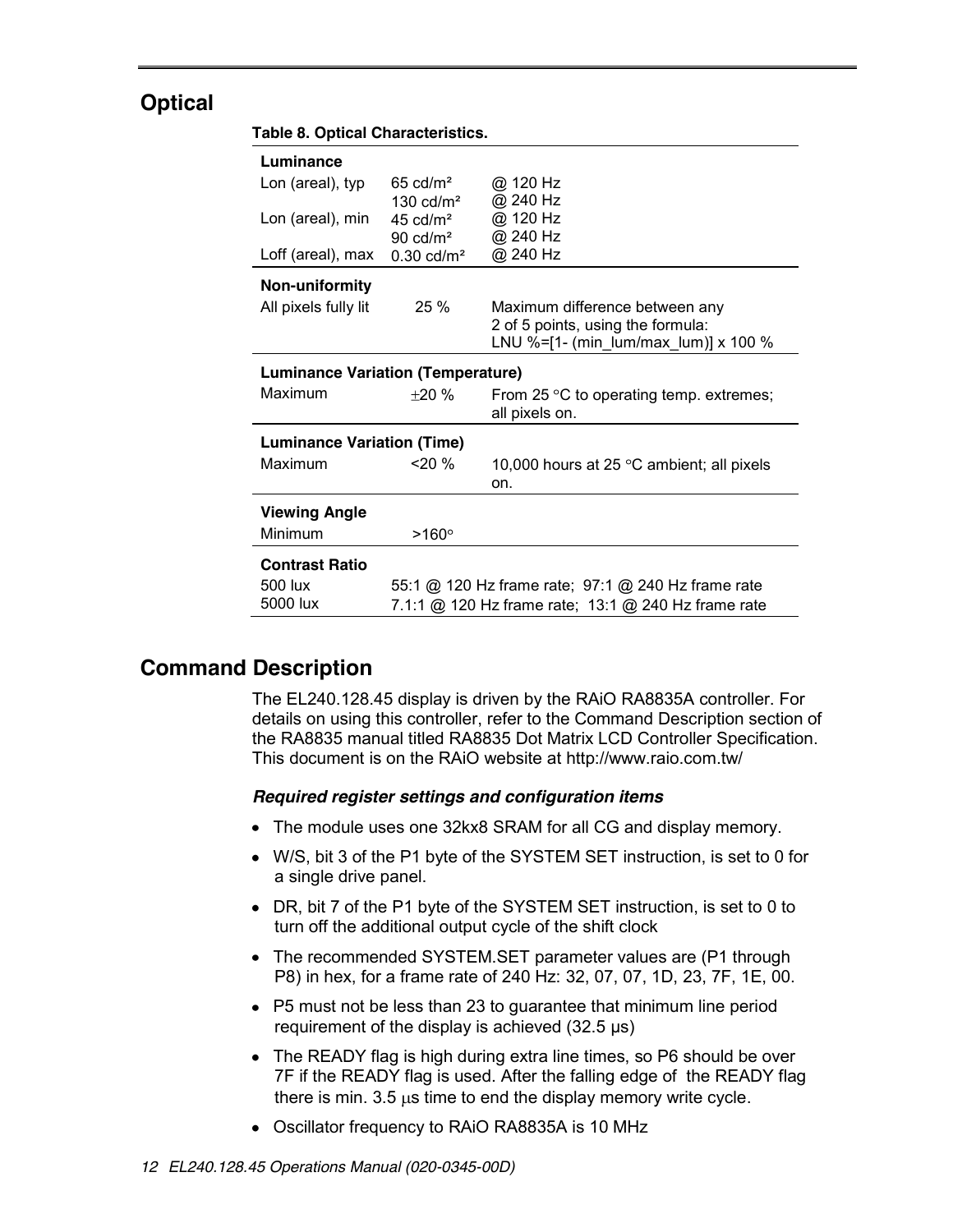### **Environmental**

|  |  | Table 9. Environmental Characteristics. |
|--|--|-----------------------------------------|
|--|--|-----------------------------------------|

| <b>Temperature</b>                                                              |                                                                                                         |                                                                                                              |  |
|---------------------------------------------------------------------------------|---------------------------------------------------------------------------------------------------------|--------------------------------------------------------------------------------------------------------------|--|
| Operating                                                                       | -40 °C to +70 °C                                                                                        |                                                                                                              |  |
| Operating survival                                                              | -40 °C to +85 °C                                                                                        |                                                                                                              |  |
| Non-operating                                                                   | $-50$ °C to $+105$ °C                                                                                   | After 12 hours at -50 °C, display<br>must be at -40 °C for 1 hour prior to<br>power on.                      |  |
| <b>Humidity</b>                                                                 |                                                                                                         |                                                                                                              |  |
| Operating                                                                       | to 93 % RH max @ 40 °C, per IEC 68-2-3<br>(Non-condensing)                                              |                                                                                                              |  |
| Non-operating                                                                   | to 95 % RH max @ 25-55 °C, per IEC 68-2-30 (Condensing)                                                 |                                                                                                              |  |
| <b>Altitude</b>                                                                 |                                                                                                         |                                                                                                              |  |
| Operating/non-operating                                                         | 0 to 18,000 m per IEC 68-2-13                                                                           |                                                                                                              |  |
| Vibration                                                                       |                                                                                                         |                                                                                                              |  |
| Operating/non-<br>operating                                                     | $0.02$ g $/Hz$ , 5-500 Hz, 30 minutes on<br>each axis, per IEC 68-2-36, Random                          |                                                                                                              |  |
| <b>Mechanical Shock</b>                                                         |                                                                                                         |                                                                                                              |  |
| Operating/non-<br>operating                                                     | 100 g, 6 ms duration (half sine wave), three shocks per<br>surface (6), tested per IEC 68-2-27, Test Ea |                                                                                                              |  |
| <b>Thermal Shock</b>                                                            |                                                                                                         |                                                                                                              |  |
|                                                                                 |                                                                                                         | -40 °C for 30 min., room temperature for $\sim$ 3 min., then<br>85 °C for 30 min. Cycle repeated five times. |  |
| Displays are non-operating during the tests performed per IEC 68-2-14. Test Na. |                                                                                                         |                                                                                                              |  |

#### **Reliability**

The display MTBF is demonstrated to be greater than 100,000 hours at maximum frame rate with a 90 % confidence level at 25 °C.

### **Safety and EMI Performance**

The display will not inhibit the end product from complying with FCC Part 15 Subpart J, Class B and EN55022 Class B when housed in a suitable enclosure.

The display will be a recognized component under UL1950 by Underwriters Laboratories. The display will not inhibit the end product from complying with CSA C22.2 No. 950 and EN60950.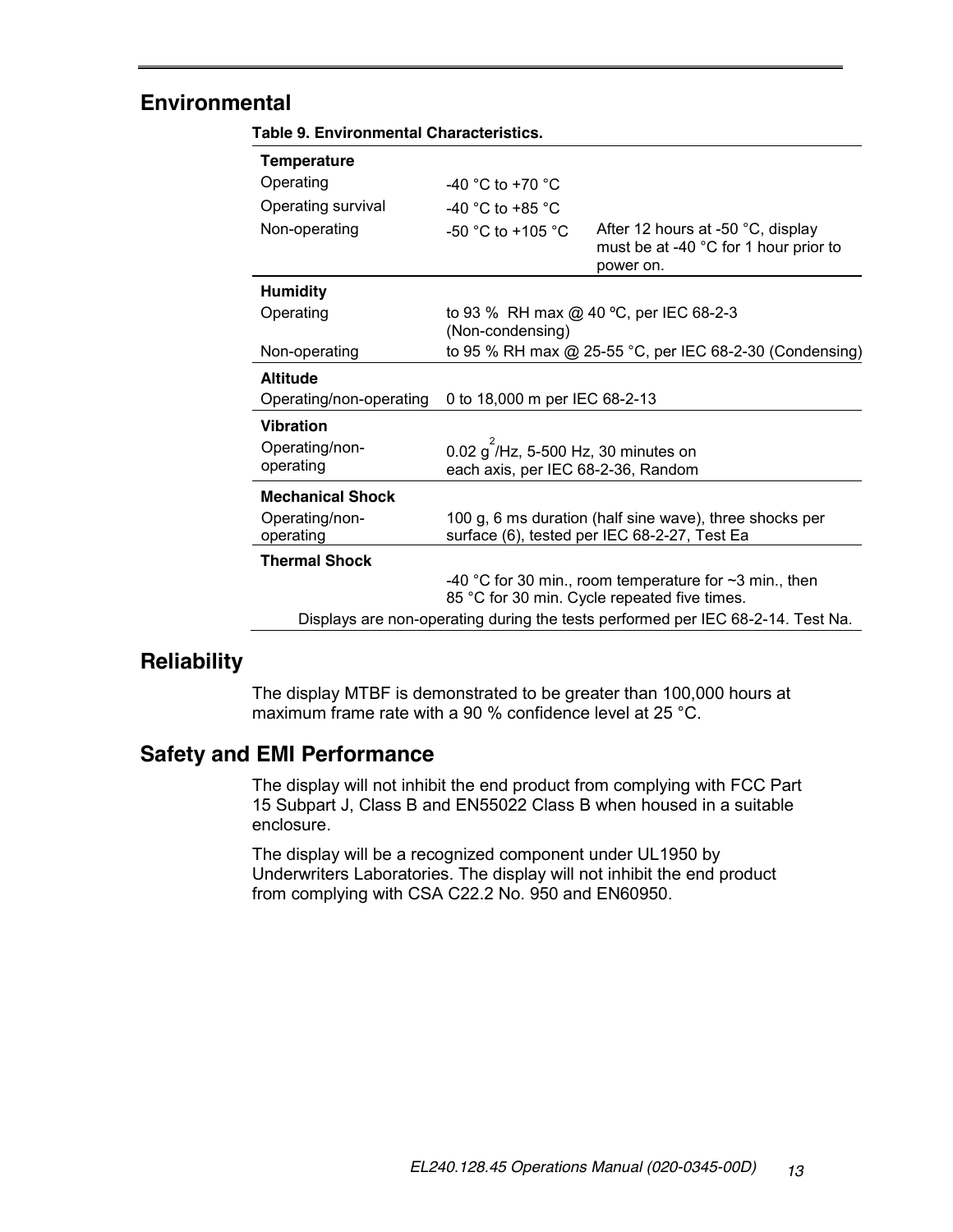## **Mechanical Characteristics**

| <b>Display External</b>                             |            |                                  |
|-----------------------------------------------------|------------|----------------------------------|
| <b>Dimensions</b>                                   | width      | 128.0 (5.04) nominal             |
| millimeters (inches)                                |            | $\sim$ 140.0 mm w/ mounting ears |
|                                                     | height     | 77.0 (3.03) nominal              |
| without locking connector<br>with locking connector | depth      | 14.8 (0.59) nominal              |
| Weight                                              | 115 g      | $(4.1 oz)$ nominal               |
| <b>Fill Factor</b>                                  | 71.3 %     |                                  |
| <b>Display Active Area</b>                          |            |                                  |
| millimeters (inches)                                | width      | 107.9 (4.25) nominal             |
|                                                     | height     | 57.5 (2.26) nominal              |
|                                                     | diagonal   | 122.3 (4.8) nominal              |
| <b>Pixel Size</b>                                   |            |                                  |
| millimeters (inches)                                | width      | 0.26(0.01)                       |
|                                                     | height     | 0.26(0.01)                       |
| <b>Pixel Pitch</b>                                  |            |                                  |
| millimeters (inches)                                | horizontal | 0.45 (0.018) nominal             |
|                                                     | vertical   | 0.45 (0.018) nominal             |

**Table 10. Environmental Characteristics.**

#### **Component Envelope**

The component envelope shown in Figure 4 illustrates the distance components extend behind the display. Tall components do not necessarily fill this area. Planar reserves the right to relocate components within the constraints of the component envelope without prior customer notification. For this reason, Planar advises users to design enclosure components to be outside the component envelope.

An air gap of at least 5 mm is recommended to dissipate heat from display components. Device designers will need to consider their specific system requirements to determine the necessary spacing.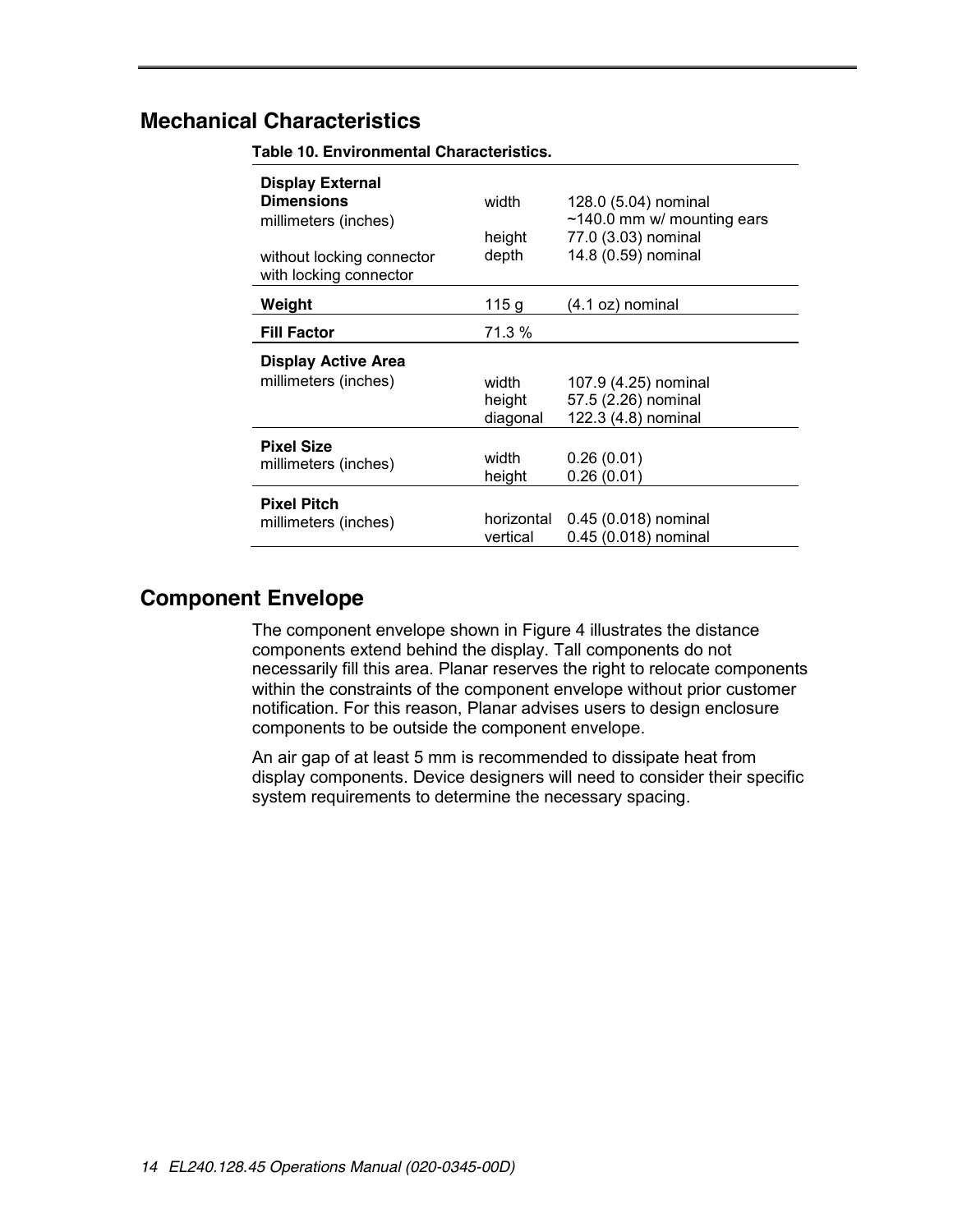

**FRONT VIEW** 

Dimensions in are millimeters. Tolerances unless specified:  $\mathsf{.x}$   $\pm 0.50$  $.xx$   $\pm 0.25$ 

#### **Figure 5. Display Dimensions.**

**Note:** This is not a controlled version of the mechanical drawing. Prior to beginning your design, please contact Planar Applications Engineering for the current detailed drawing.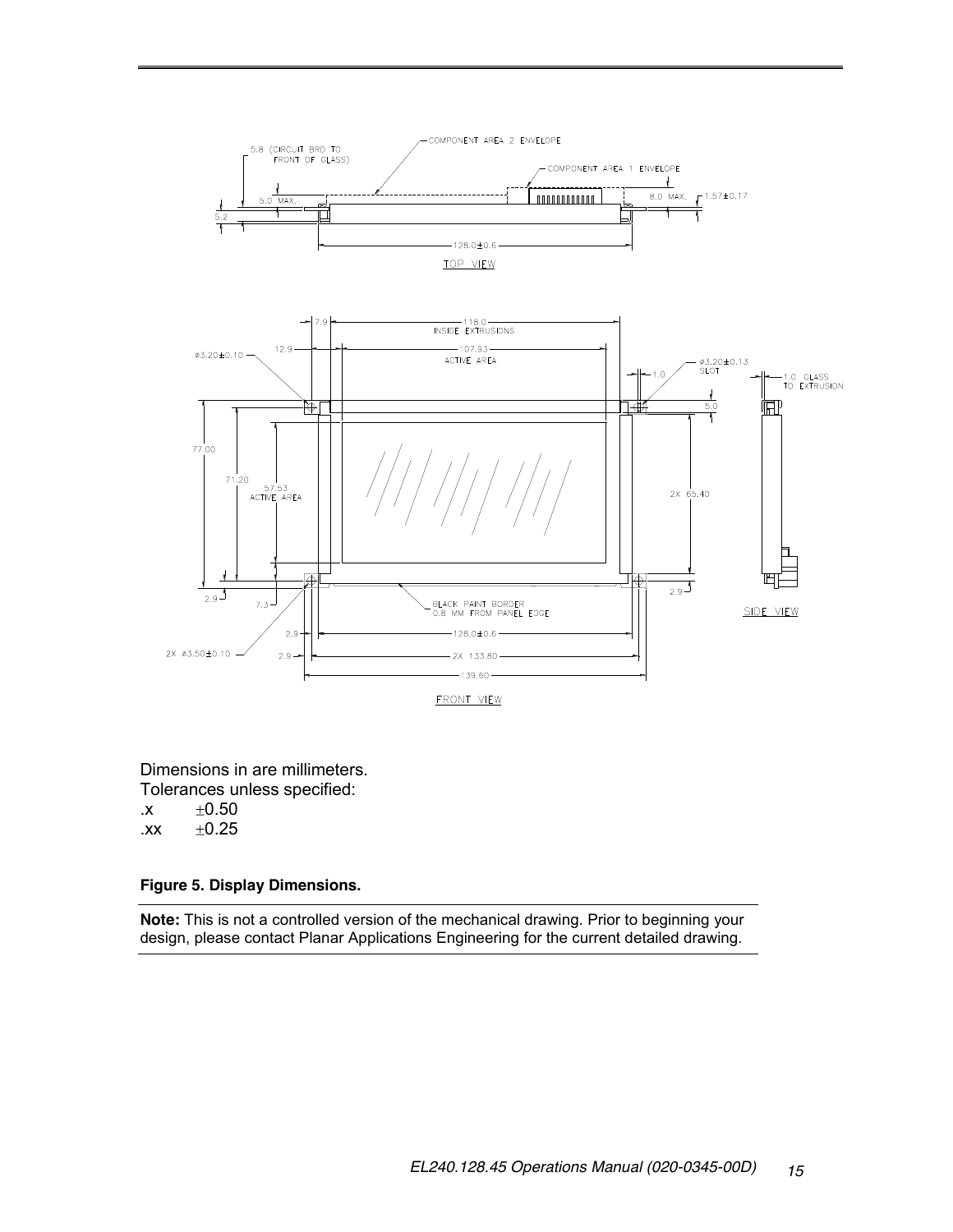# **Description of Warranty**

Seller warrants that the Goods will conform to published specifications and be free from defects in material for 12 months from delivery. To the extent that Goods incorporate third-party-owned software, Seller shall pass on Seller's licensor's warranty to Buyer subject to the terms and conditions of Seller's license.

Warranty repairs shall be warranted for the remainder of the original warranty period. Buyer shall report defect claims in writing to Seller immediately upon discovery, and in any event, within the warranty period. Buyer must return Goods to Seller within 30 days of Seller's receipt of a warranty claim notice and only after receiving Seller's Return Goods Authorization. Seller shall, at its sole option, repair or replace the Goods.

If Goods were repaired, altered or modified by persons other than Seller, this warranty is void. Conditions resulting from normal wear and tear and Buyer's failure to properly store, install, operate, handle or maintain the Goods are not within this warranty. Repair or replacement of Goods is Seller's sole obligation and Buyer's exclusive remedy for all claims of defects. If that remedy is adjudicated insufficient, Seller shall refund Buyer's paid price for the Goods and have no other liability to Buyer.

All warranty repairs must be performed at Seller's authorized service center using parts approved by Seller. Buyer shall pay costs of sending Goods to Seller on a warranty claim and Seller shall pay costs of returning Goods to Buyer. The turnaround time on repairs will usually be 30 working days or less. Seller accepts no added liability for additional days for repair or replacement.

If Seller offers technical support relating to the Goods, such support shall neither modify the warranty nor create an obligation of Seller. Buyer is not relying on Seller's skill or judgment to select Goods for Buyer's purposes. Seller's software, if included with Goods, is sold as is, and this warranty is inapplicable to such software.

SELLER DISCLAIMS ALL OTHER WARRANTIES, EXPRESS OR IMPLIED, INCLUDING BUT NOT LIMITED TO, IMPLIED WARRANTIES OF MERCHANTABILITY AND FITNESS FOR A PARTICULAR PURPOSE.

# **Ordering Information**

| <b>Product</b>  | <b>Part Number</b> | <b>Features</b>                   |
|-----------------|--------------------|-----------------------------------|
| EL240.128.45    |                    | 996-0301-01LF   Standard version  |
| EL240.128.45 CC |                    | 996-0301-03LF   Conformal coating |

Design and specifications are subject to change without notice.

Planar Systems continues to provide optional, and in many cases custom, features to address the specific customer requirements. Consult Planar Sales for pricing, lead time and minimum quantity requirements.

# **Support and Service**

Planar is a U.S. company based in Beaverton, Oregon and Espoo, Finland, with a world-wide sales distribution network. Full application engineering support and service are available to make the integration of Planar displays as simple and quick as possible for our customers.

**RMA Procedure**: For a *Returned Material Authorization* number, please contact Planar Systems, Inc. with the model number(s) and serial number(s). When returning goods for repair, please include a brief description of the problem, and mark the outside of the shipping container with the RMA number.